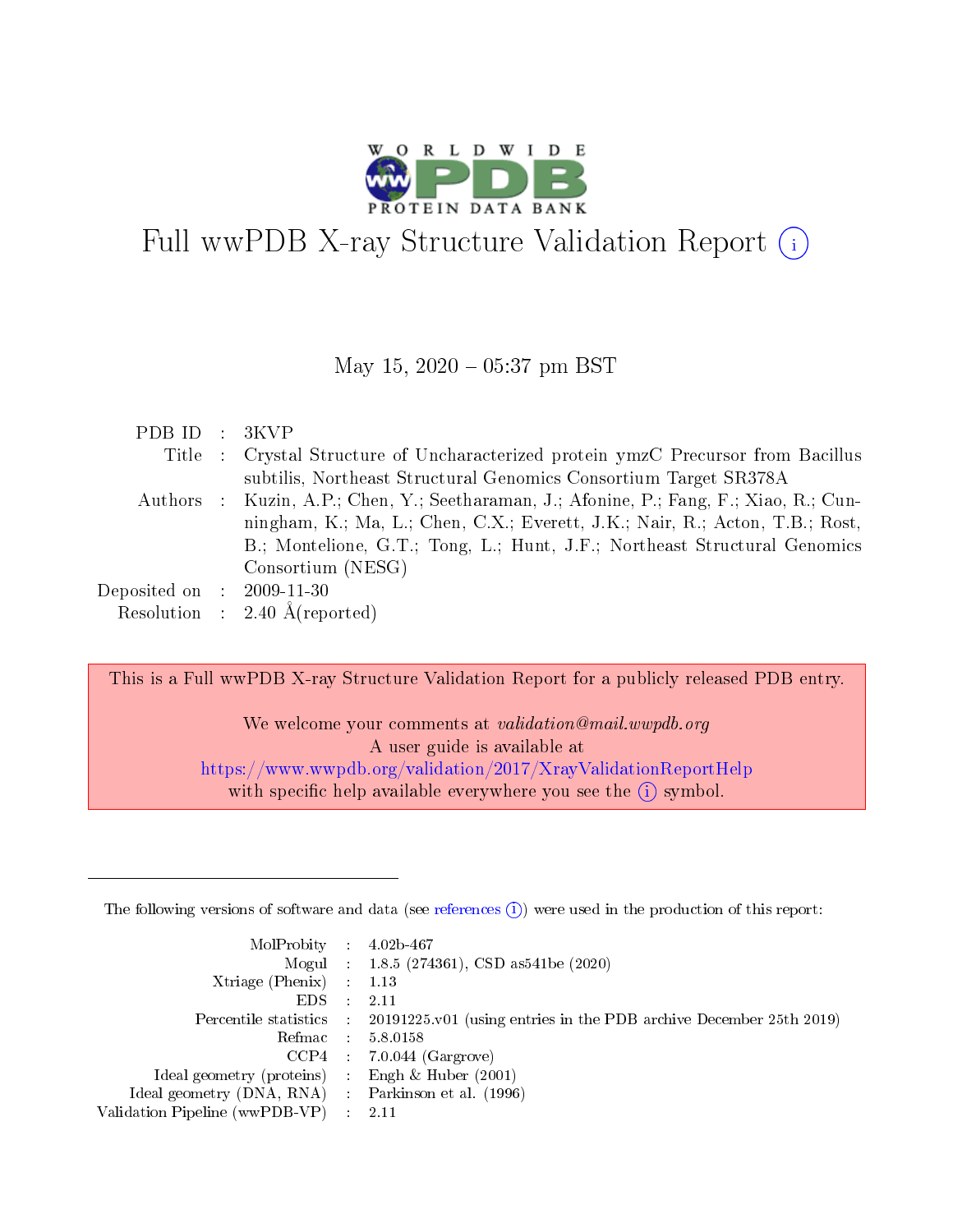# 1 [O](https://www.wwpdb.org/validation/2017/XrayValidationReportHelp#overall_quality)verall quality at a glance  $(i)$

The following experimental techniques were used to determine the structure: X-RAY DIFFRACTION

The reported resolution of this entry is 2.40 Å.

Percentile scores (ranging between 0-100) for global validation metrics of the entry are shown in the following graphic. The table shows the number of entries on which the scores are based.



| Metric                | Whole archive        | <b>Similar resolution</b>                                                |  |  |
|-----------------------|----------------------|--------------------------------------------------------------------------|--|--|
|                       | $(\#\text{Entries})$ | $(\#\text{Entries},\,\text{resolution}\,\,\text{range}(\textup{\AA})\,)$ |  |  |
| $R_{free}$            | 130704               | $3907(2.40-2.40)$                                                        |  |  |
| Clashscore            | 141614               | $4398(2.40-2.40)$                                                        |  |  |
| Ramachandran outliers | 138981               | $4318(2.40-2.40)$                                                        |  |  |
| Sidechain outliers    | 138945               | $4319(2.40-2.40)$                                                        |  |  |
| RSRZ outliers         | 127900               | $3811 (2.40 - 2.40)$                                                     |  |  |

The table below summarises the geometric issues observed across the polymeric chains and their fit to the electron density. The red, orange, yellow and green segments on the lower bar indicate the fraction of residues that contain outliers for  $>=$  3, 2, 1 and 0 types of geometric quality criteria respectively. A grey segment represents the fraction of residues that are not modelled. The numeric value for each fraction is indicated below the corresponding segment, with a dot representing fractions  $\epsilon=5\%$  The upper red bar (where present) indicates the fraction of residues that have poor fit to the electron density. The numeric value is given above the bar.

| Mol | Chain   | Length | Quality of chain |                  |     |  |  |
|-----|---------|--------|------------------|------------------|-----|--|--|
|     | А       | 72     | 47%              | 10%<br>$\bullet$ | 40% |  |  |
|     | B       | 72     | 6%<br>50%        | 8%<br>$\bullet$  | 40% |  |  |
|     | $\rm C$ | 72     | 3%<br>38%        | 21%<br>٠         | 38% |  |  |
|     | D       | 72     | $\%$<br>36%      | 25%<br>7%        | 32% |  |  |
|     | E       | 72     | 4%<br>38%        | 17%<br>6%        | 40% |  |  |
|     | F       | 72     | $\%$<br>36%      | 18%<br>٠         | 42% |  |  |

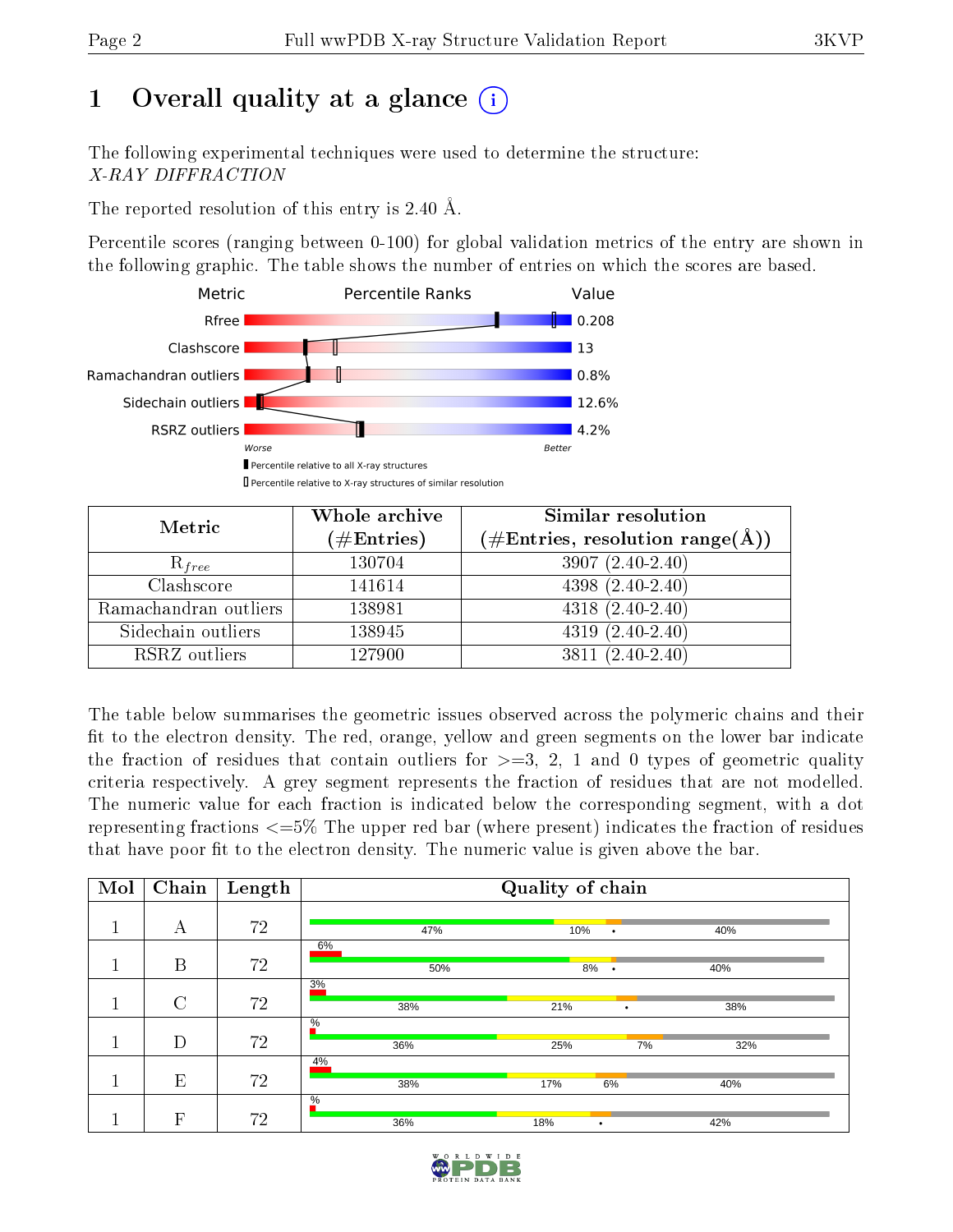# 2 Entry composition (i)

There are 3 unique types of molecules in this entry. The entry contains 2286 atoms, of which 0 are hydrogens and 0 are deuteriums.

In the tables below, the ZeroOcc column contains the number of atoms modelled with zero occupancy, the AltConf column contains the number of residues with at least one atom in alternate conformation and the Trace column contains the number of residues modelled with at most 2 atoms.

| Mol | Chain  | Residues |       |               | Atoms |                    |               |                  | ZeroOcc   AltConf | Trace            |
|-----|--------|----------|-------|---------------|-------|--------------------|---------------|------------------|-------------------|------------------|
|     | А      | 43       | Total | C             | N     | $\left( \ \right)$ | <b>Se</b>     | $\left( \right)$ | $\theta$          | $\left( \right)$ |
|     |        |          | 364   | 231           | 58    | 74                 | 1             |                  |                   |                  |
|     | B      | 43       | Total | $\mathcal{C}$ | Ν     | $\left( \right)$   | Se            | 0                | $\theta$          |                  |
|     |        |          | 363   | 231           | 58    | 73                 | $\mathbf{1}$  |                  |                   |                  |
|     | $\cap$ | 45       | Total | $\mathcal{C}$ | N     | $\left( \right)$   | <b>Se</b>     | 0                | $\left($          | 0                |
|     |        |          | 382   | 243           | 60    | 78                 | 1             |                  |                   |                  |
|     | D      | 49       | Total | $\mathcal{C}$ | N     | $\left( \right)$   | <sub>Se</sub> | $\Omega$         | $\left($          | 0                |
|     |        |          | 421   | 266           | 70    | 84                 | 1             |                  |                   |                  |
|     | E      | 43       | Total | C             | Ν     | $\left( \right)$   | Se            | 0                | $\theta$          |                  |
|     |        |          | 364   | 232           | 58    | 73                 | 1             |                  |                   |                  |
|     | F      |          | Total | $\mathcal{C}$ | N     | $\left( \right)$   | <b>Se</b>     |                  |                   |                  |
|     |        | 42       | 354   | 226           | 57    | 70                 |               | $\left( \right)$ | $\theta$          |                  |

Molecule 1 is a protein called Uncharacterized protein ymzC.

There are 54 discrepancies between the modelled and reference sequences:

| Chain            | Residue | Modelled             | Actual | $\bf {Comment}$ | Reference              |
|------------------|---------|----------------------|--------|-----------------|------------------------|
| А                | 1       | MSE                  |        | expression tag  | UNP 031797             |
| A                | 65      | LEU                  |        | expression tag  | <b>UNP 031797</b>      |
| A                | 66      | GLU                  |        | expression tag  | <b>UNP 031797</b>      |
| A                | 67      | HIS                  |        | expression tag  | <b>UNP 031797</b>      |
| А                | 68      | HIS                  |        | expression tag  | <b>UNP 031797</b>      |
| A                | 69      | HIS                  |        | expression tag  | <b>UNP 031797</b>      |
| A                | 70      | HIS                  |        | expression tag  | <b>UNP 031797</b>      |
| A                | 71      | HIS                  |        | expression tag  | <b>UNP 031797</b>      |
| А                | 72      | HIS                  |        | expression tag  | UNP 031797             |
| B                | 1       | MSE                  |        | expression tag  | <b>UNP 031797</b>      |
| B                | 65      | LEU                  |        | expression tag  | <b>UNP 031797</b>      |
| Β                | 66      | $\operatorname{GLU}$ |        | expression tag  | <b>UNP 031797</b>      |
| B                | 67      | <b>HIS</b>           |        | expression tag  | <b>UNP 031797</b>      |
| B                | 68      | HIS                  |        | expression tag  | <b>UNP 031797</b>      |
| Β                | 69      | HIS                  |        | expression tag  | <b>UNP 031797</b>      |
| B                | 70      | HIS                  |        | expression tag  | UNP.<br>O31797         |
| $\boldsymbol{B}$ | 71      | HIS                  |        | expression tag  | <b>UNP 031797</b>      |
|                  |         |                      |        |                 | Continued on next page |

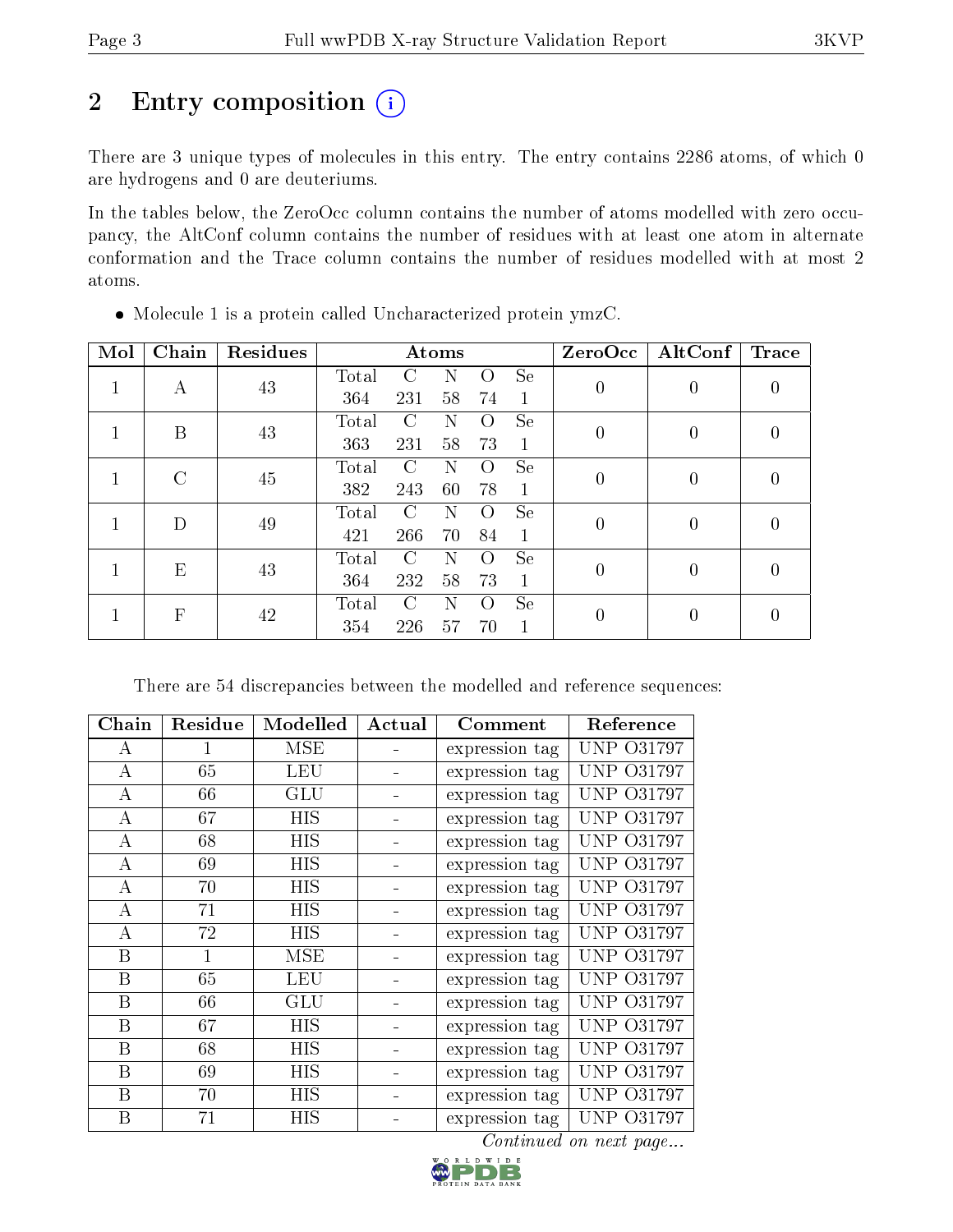| Chain                     | Residue         | Modelled   | Actual         | Comment        | Reference         |
|---------------------------|-----------------|------------|----------------|----------------|-------------------|
| B                         | $7\overline{2}$ | <b>HIS</b> |                | expression tag | <b>UNP 031797</b> |
| $\overline{C}$            | $\mathbf{1}$    | <b>MSE</b> |                | expression tag | <b>UNP 031797</b> |
| $\overline{\rm C}$        | 65              | <b>LEU</b> |                | expression tag | <b>UNP 031797</b> |
| $\overline{C}$            | 66              | GLU        |                | expression tag | <b>UNP 031797</b> |
| $\overline{\rm C}$        | 67              | <b>HIS</b> |                | expression tag | UNP 031797        |
| $\overline{C}$            | 68              | <b>HIS</b> | $\blacksquare$ | expression tag | <b>UNP 031797</b> |
| $\overline{\rm C}$        | 69              | <b>HIS</b> |                | expression tag | <b>UNP 031797</b> |
| $\overline{C}$            | 70              | <b>HIS</b> | -              | expression tag | <b>UNP 031797</b> |
| $\overline{C}$            | 71              | <b>HIS</b> |                | expression tag | <b>UNP 031797</b> |
| $\overline{\rm C}$        | 72              | <b>HIS</b> |                | expression tag | <b>UNP 031797</b> |
| $\mathbf D$               | $\mathbf{1}$    | <b>MSE</b> |                | expression tag | <b>UNP 031797</b> |
| $\mathbf{D}$              | 65              | <b>LEU</b> |                | expression tag | <b>UNP 031797</b> |
| $\mathbf D$               | 66              | GLU        |                | expression tag | <b>UNP 031797</b> |
| D                         | 67              | <b>HIS</b> | ÷              | expression tag | <b>UNP 031797</b> |
| $\mathbf D$               | 68              | <b>HIS</b> |                | expression tag | <b>UNP 031797</b> |
| D                         | 69              | HIS        | ÷              | expression tag | <b>UNP 031797</b> |
| $\mathbf D$               | 70              | <b>HIS</b> |                | expression tag | <b>UNP 031797</b> |
| D                         | 71              | HIS        | -              | expression tag | <b>UNP 031797</b> |
| D                         | 72              | <b>HIS</b> |                | expression tag | <b>UNP 031797</b> |
| E                         | $\mathbf{1}$    | MSE        |                | expression tag | <b>UNP 031797</b> |
| E                         | 65              | <b>LEU</b> |                | expression tag | <b>UNP 031797</b> |
| E                         | 66              | GLU        |                | expression tag | <b>UNP 031797</b> |
| E                         | 67              | <b>HIS</b> |                | expression tag | <b>UNP 031797</b> |
| E                         | 68              | HIS        |                | expression tag | <b>UNP 031797</b> |
| E                         | 69              | <b>HIS</b> | $\blacksquare$ | expression tag | <b>UNP 031797</b> |
| E                         | 70              | <b>HIS</b> | -              | expression tag | <b>UNP 031797</b> |
| E                         | 71              | <b>HIS</b> | ÷              | expression tag | <b>UNP 031797</b> |
| E                         | 72              | <b>HIS</b> |                | expression tag | O31797<br>UNP     |
| $\overline{\mathrm{F}}$   | $\mathbf{1}$    | <b>MSE</b> |                | expression tag | <b>UNP 031797</b> |
| F                         | 65              | LEU        |                | expression tag | <b>UNP 031797</b> |
| ${\bf F}$                 | 66              | GLU        |                | expression tag | <b>UNP 031797</b> |
| $\overline{\mathrm{F}}$   | 67              | <b>HIS</b> |                | expression tag | <b>UNP 031797</b> |
| $\mathbf F$               | 68              | HIS        | ÷              | expression tag | <b>UNP 031797</b> |
| $\overline{\mathrm{F}}$   | 69              | <b>HIS</b> | ÷              | expression tag | <b>UNP 031797</b> |
| $\boldsymbol{\mathrm{F}}$ | 70              | HIS        | ۳              | expression tag | <b>UNP 031797</b> |
| $\overline{\mathrm{F}}$   | 71              | <b>HIS</b> |                | expression tag | <b>UNP 031797</b> |
| $\boldsymbol{\mathrm{F}}$ | 72              | HIS        | ÷              | expression tag | <b>UNP 031797</b> |

Continued from previous page...

 $\bullet$  Molecule 2 is ACETIC ACID (three-letter code: ACY) (formula:  $\rm{C_2H_4O_2}).$ 

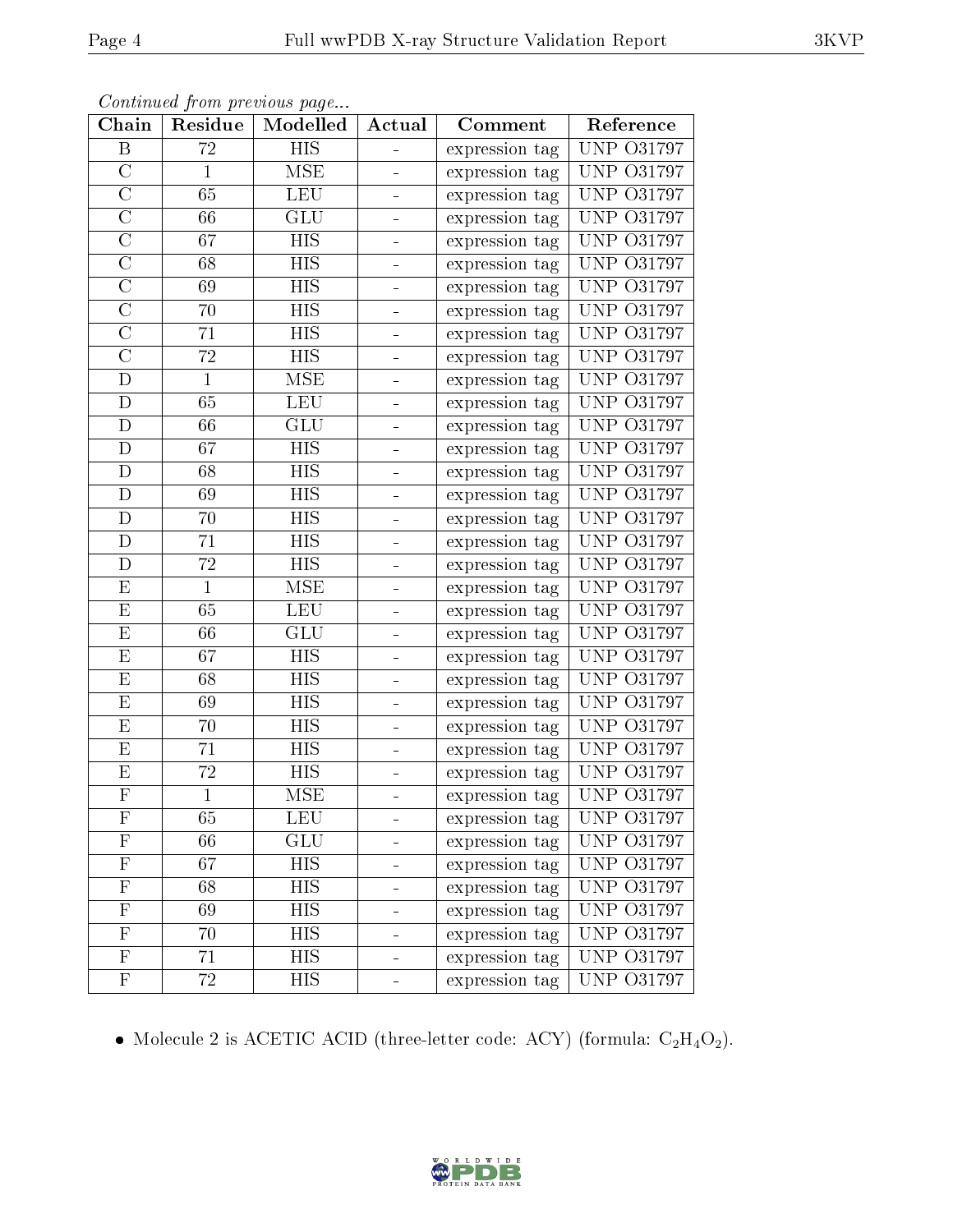

|  | Mol   Chain   Residues | Atoms     | $ZeroOcc \   \ AltConf \  $ |
|--|------------------------|-----------|-----------------------------|
|  |                        | Total C O |                             |
|  |                        | Total C O |                             |

• Molecule 3 is water.

| Mol | Chain         | Residues       | Atoms                                                         |          | $ZeroOcc$   AltConf |
|-----|---------------|----------------|---------------------------------------------------------------|----------|---------------------|
| 3   | А             | 12             | Total<br>$\left( \right)$<br>12<br>12                         |          |                     |
| 3   | В             | $\overline{2}$ | Total<br>$\Omega$<br>$\overline{2}$<br>$\overline{2}$         | $\Omega$ |                     |
| 3   | $\mathcal{C}$ | $\overline{2}$ | Total<br>$\left( \right)$<br>$\overline{2}$<br>$\overline{2}$ | 0        |                     |
| 3   | D             | 6              | Total<br>$\Omega$<br>6<br>6                                   |          |                     |
| 3   | Ε             |                | Total<br>Ω                                                    | 0        |                     |
| 3   | F             |                | Total<br>$\left( \right)$<br>7                                |          |                     |

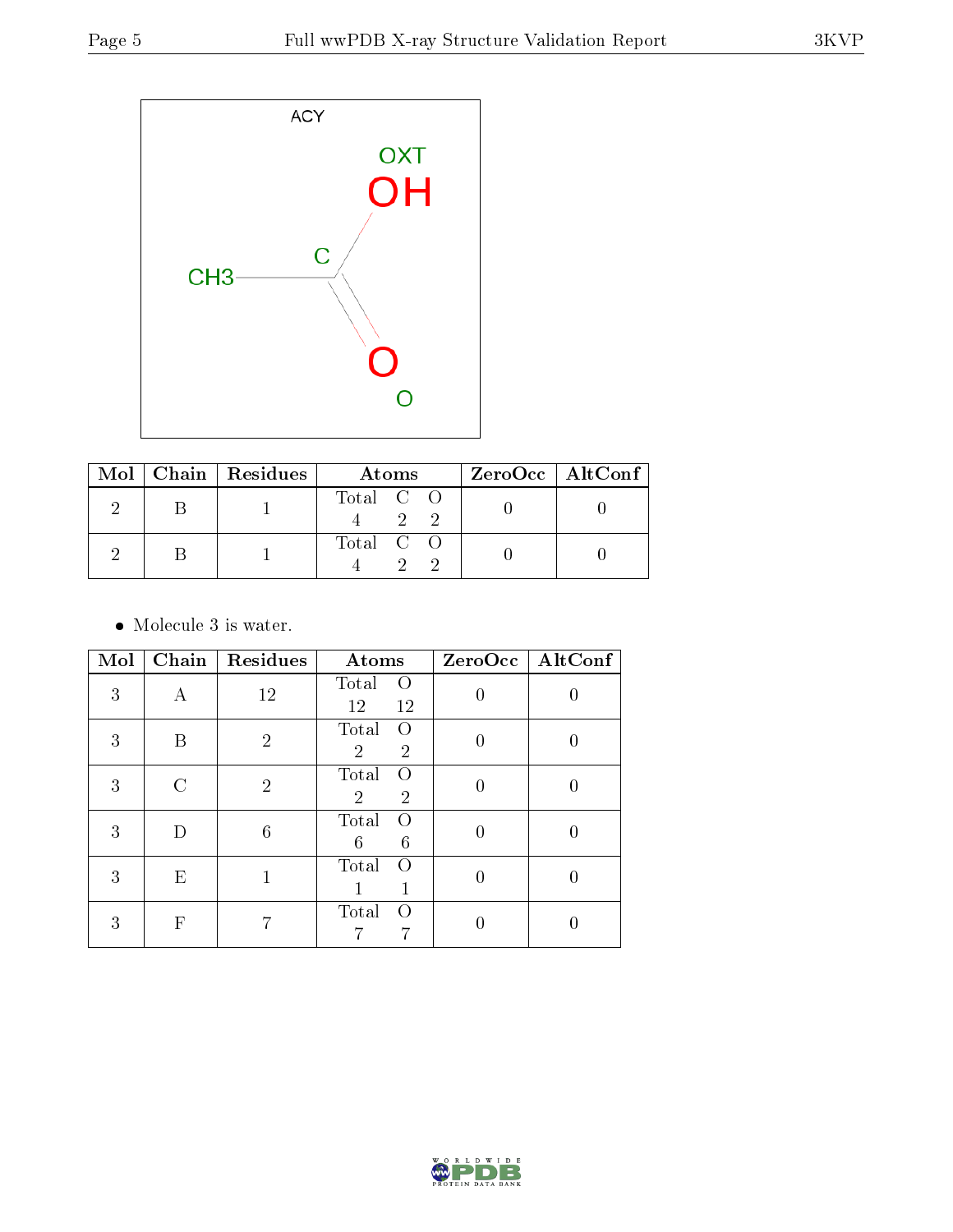# 3 Residue-property plots  $(i)$

These plots are drawn for all protein, RNA and DNA chains in the entry. The first graphic for a chain summarises the proportions of the various outlier classes displayed in the second graphic. The second graphic shows the sequence view annotated by issues in geometry and electron density. Residues are color-coded according to the number of geometric quality criteria for which they contain at least one outlier: green  $= 0$ , yellow  $= 1$ , orange  $= 2$  and red  $= 3$  or more. A red dot above a residue indicates a poor fit to the electron density (RSRZ  $> 2$ ). Stretches of 2 or more consecutive residues without any outlier are shown as a green connector. Residues present in the sample, but not in the model, are shown in grey.



• Molecule 1: Uncharacterized protein ymzC

• Molecule 1: Uncharacterized protein ymzC

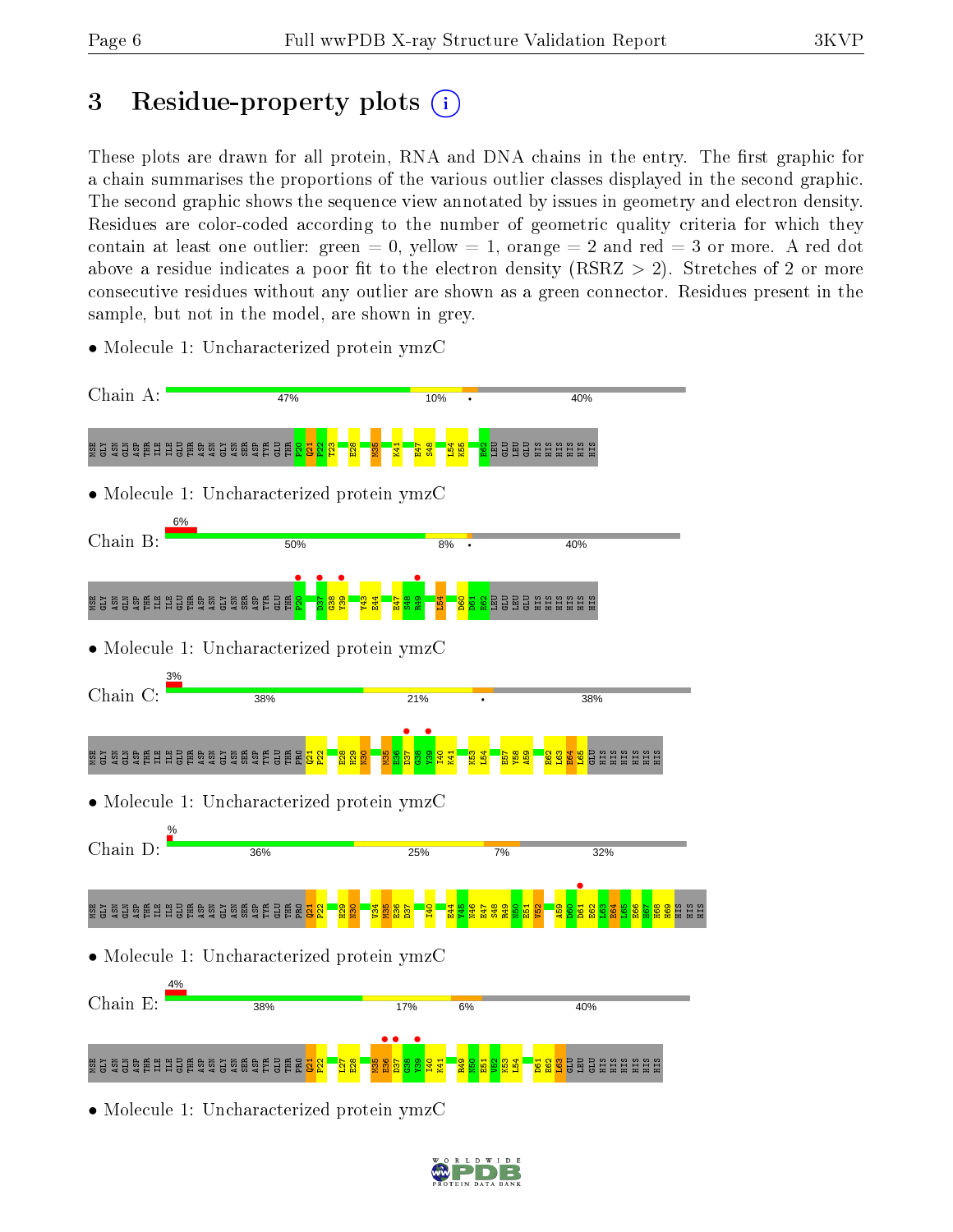

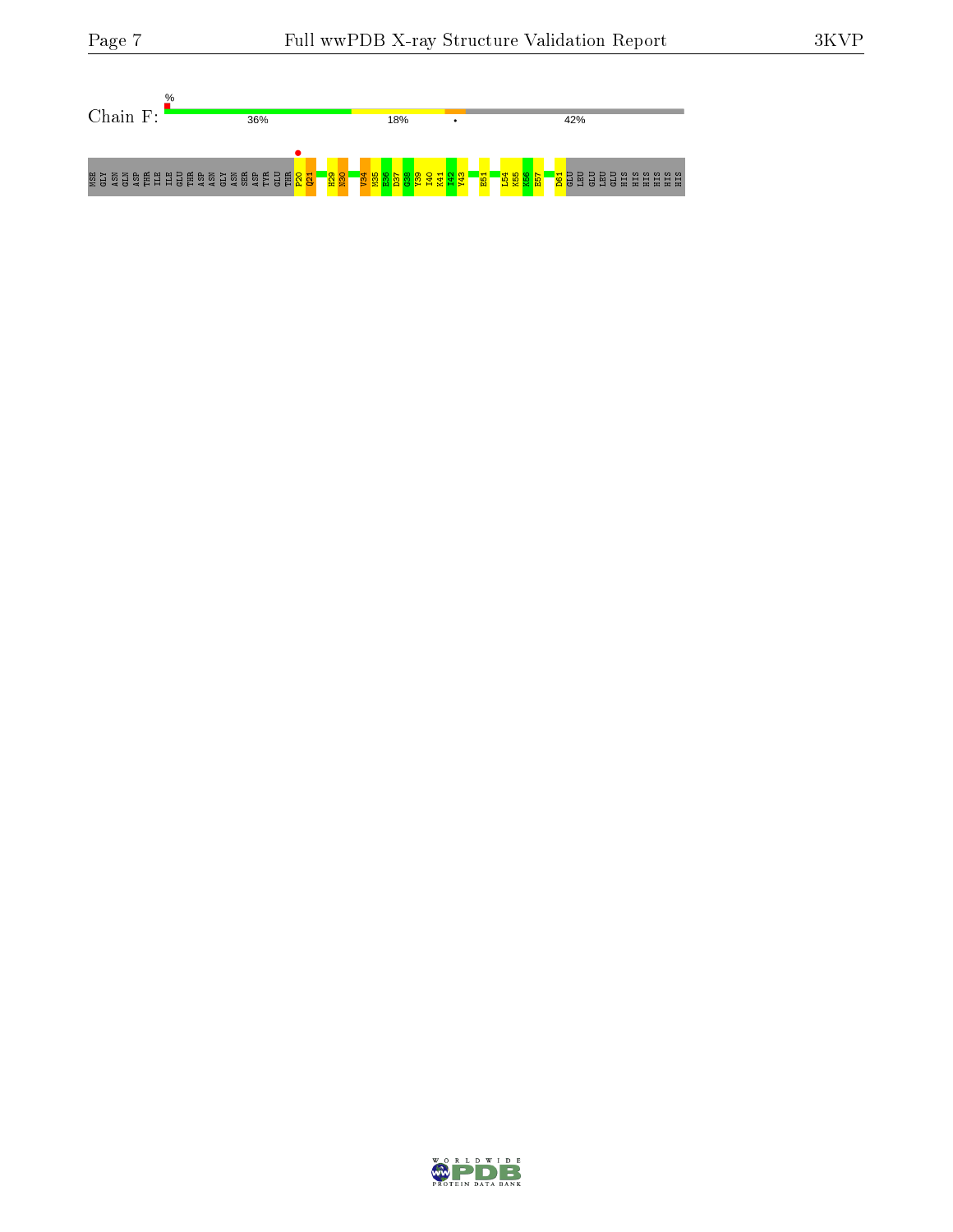# 4 Data and refinement statistics  $(i)$

| Property                                                             | Value                                              | Source     |
|----------------------------------------------------------------------|----------------------------------------------------|------------|
| $\overline{\text{Space}}$ group                                      | P 32 2 1                                           | Depositor  |
| Cell constants                                                       | $66.39\text{\AA}$<br>66.39Å<br>175.57Å             |            |
| a, b, c, $\alpha$ , $\beta$ , $\gamma$                               | $90.00^\circ$<br>$90.00^\circ$<br>$120.00^{\circ}$ | Depositor  |
| Resolution $(A)$                                                     | 29.97<br>$-2.40$                                   | Depositor  |
|                                                                      | 29.97<br>$-2.71$                                   | <b>EDS</b> |
| % Data completeness                                                  | $88.9(29.97-2.40)$                                 | Depositor  |
| (in resolution range)                                                | $98.7(29.97-2.71)$                                 | <b>EDS</b> |
| $R_{merge}$                                                          | 0.10                                               | Depositor  |
| $\mathrm{R}_{sym}$                                                   | (Not available)                                    | Depositor  |
| $\langle I/\sigma(I) \rangle$ <sup>1</sup>                           | $\overline{3.17}$ (at 2.72Å)                       | Xtriage    |
| Refinement program                                                   | PHENIX $1.5-2$ , CNS                               | Depositor  |
|                                                                      | $\overline{0.194}$ , 0.237                         | Depositor  |
| $R, R_{free}$                                                        | 0.201<br>0.208<br>$\overline{\phantom{a}}$         | DCC        |
| $R_{free}$ test set                                                  | 1118 reflections $(4.74\%)$                        | wwPDB-VP   |
| Wilson B-factor $(A^2)$                                              | 60.6                                               | Xtriage    |
| Anisotropy                                                           | 0.432                                              | Xtriage    |
| Bulk solvent $k_{sol}(e/\mathring{A}^3)$ , $B_{sol}(\mathring{A}^2)$ | $0.30$ , $57.9$                                    | <b>EDS</b> |
| L-test for twinning <sup>2</sup>                                     | $< L >$ = 0.49, $< L2$ = 0.32                      | Xtriage    |
| Estimated twinning fraction                                          | $0.043$ for $-h,-k,l$                              | Xtriage    |
| $F_o, F_c$ correlation                                               | 0.94                                               | <b>EDS</b> |
| Total number of atoms                                                | 2286                                               | wwPDB-VP   |
| Average B, all atoms $(A^2)$                                         | 75.0                                               | wwPDB-VP   |

Xtriage's analysis on translational NCS is as follows: The largest off-origin peak in the Patterson function is  $6.68\%$  of the height of the origin peak. No significant pseudotranslation is detected.

<sup>&</sup>lt;sup>2</sup>Theoretical values of  $\langle |L| \rangle$ ,  $\langle L^2 \rangle$  for acentric reflections are 0.5, 0.333 respectively for untwinned datasets, and 0.375, 0.2 for perfectly twinned datasets.



<span id="page-7-1"></span><span id="page-7-0"></span><sup>1</sup> Intensities estimated from amplitudes.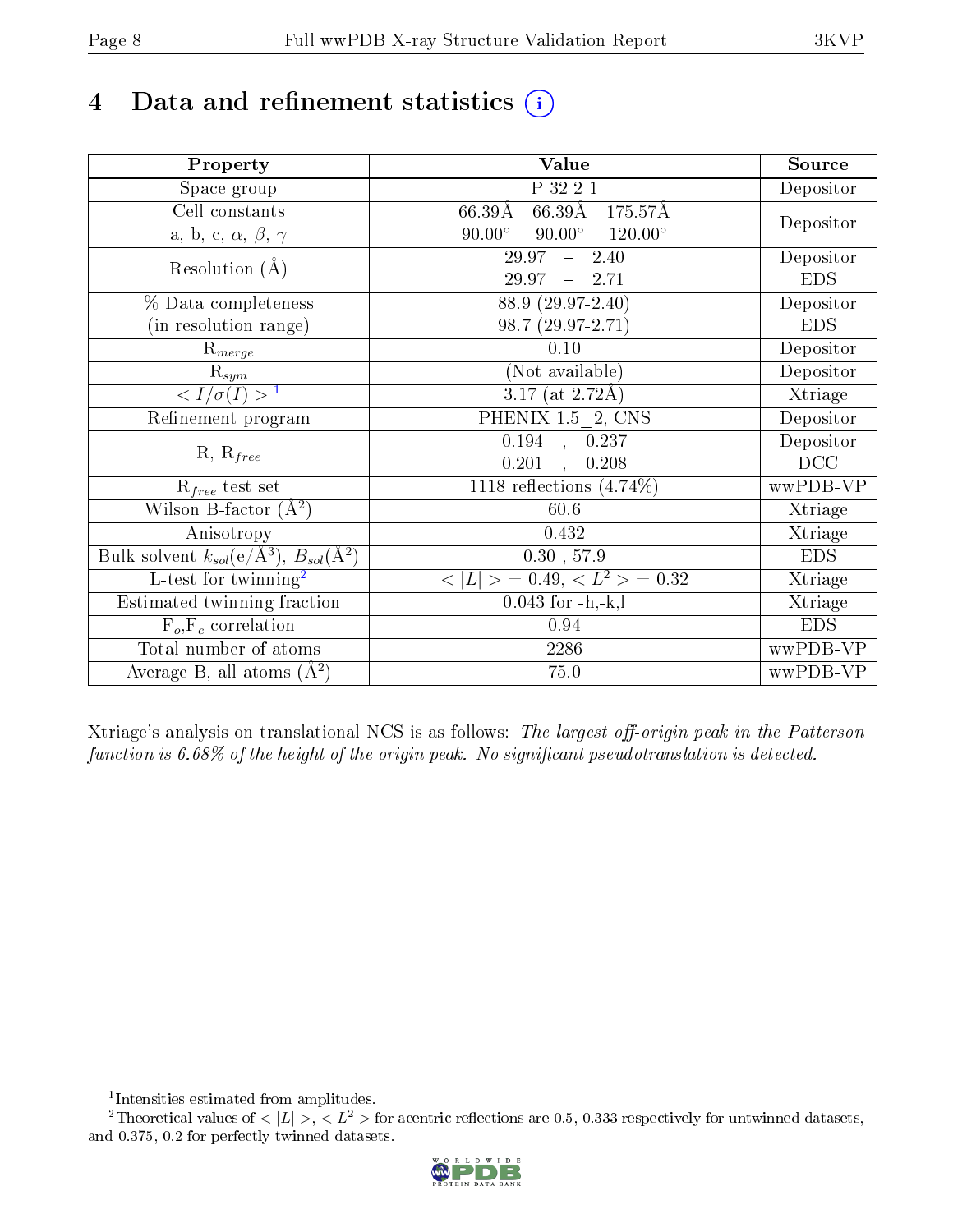# 5 Model quality  $(i)$

## 5.1 Standard geometry  $(i)$

Bond lengths and bond angles in the following residue types are not validated in this section: ACY

The Z score for a bond length (or angle) is the number of standard deviations the observed value is removed from the expected value. A bond length (or angle) with  $|Z| > 5$  is considered an outlier worth inspection. RMSZ is the root-mean-square of all Z scores of the bond lengths (or angles).

| Mol          | Chain |      | <b>Bond lengths</b> | Bond angles |         |  |
|--------------|-------|------|---------------------|-------------|---------|--|
|              |       | RMSZ | # $ Z  > 5$         | RMSZ        | Z   > 5 |  |
| 1            | А     | 0.52 | 0/373               | 0.62        | 0/500   |  |
| $\mathbf{1}$ | В     | 0.38 | 0/372               | 0.55        | /499    |  |
| 1            | C     | 0.40 | 0/390               | 0.54        | 0/523   |  |
| 1            | D)    | 0.48 | 0/432               | 0.57        | 0/580   |  |
| 1            | E     | 0.41 | 0/372               | 0.55        | 0/498   |  |
| 1            | F     | 0.52 | 0/363               | 0.60        | 0/486   |  |
| All          |       | 0.46 | /2302               | 0.57        | /3086   |  |

There are no bond length outliers.

There are no bond angle outliers.

There are no chirality outliers.

There are no planarity outliers.

### 5.2 Too-close contacts  $\overline{()}$

In the following table, the Non-H and H(model) columns list the number of non-hydrogen atoms and hydrogen atoms in the chain respectively. The H(added) column lists the number of hydrogen atoms added and optimized by MolProbity. The Clashes column lists the number of clashes within the asymmetric unit, whereas Symm-Clashes lists symmetry related clashes.

| Mol |   |     | $\boxed{\text{Chain} \mid \text{Non-H} \mid \text{H}(\text{model}) \mid \text{H}(\text{added})}$ |     |    | $Clashes$   Symm-Clashes |
|-----|---|-----|--------------------------------------------------------------------------------------------------|-----|----|--------------------------|
|     |   | 364 |                                                                                                  | 333 | 19 |                          |
|     |   | 363 |                                                                                                  | 333 |    |                          |
|     |   | 382 |                                                                                                  | 353 | 20 |                          |
|     |   | 421 |                                                                                                  | 380 | 19 |                          |
|     | Е | 364 |                                                                                                  | 336 |    |                          |
|     |   | 354 |                                                                                                  | 327 |    |                          |
|     |   |     |                                                                                                  |     |    |                          |

Continued on next page...

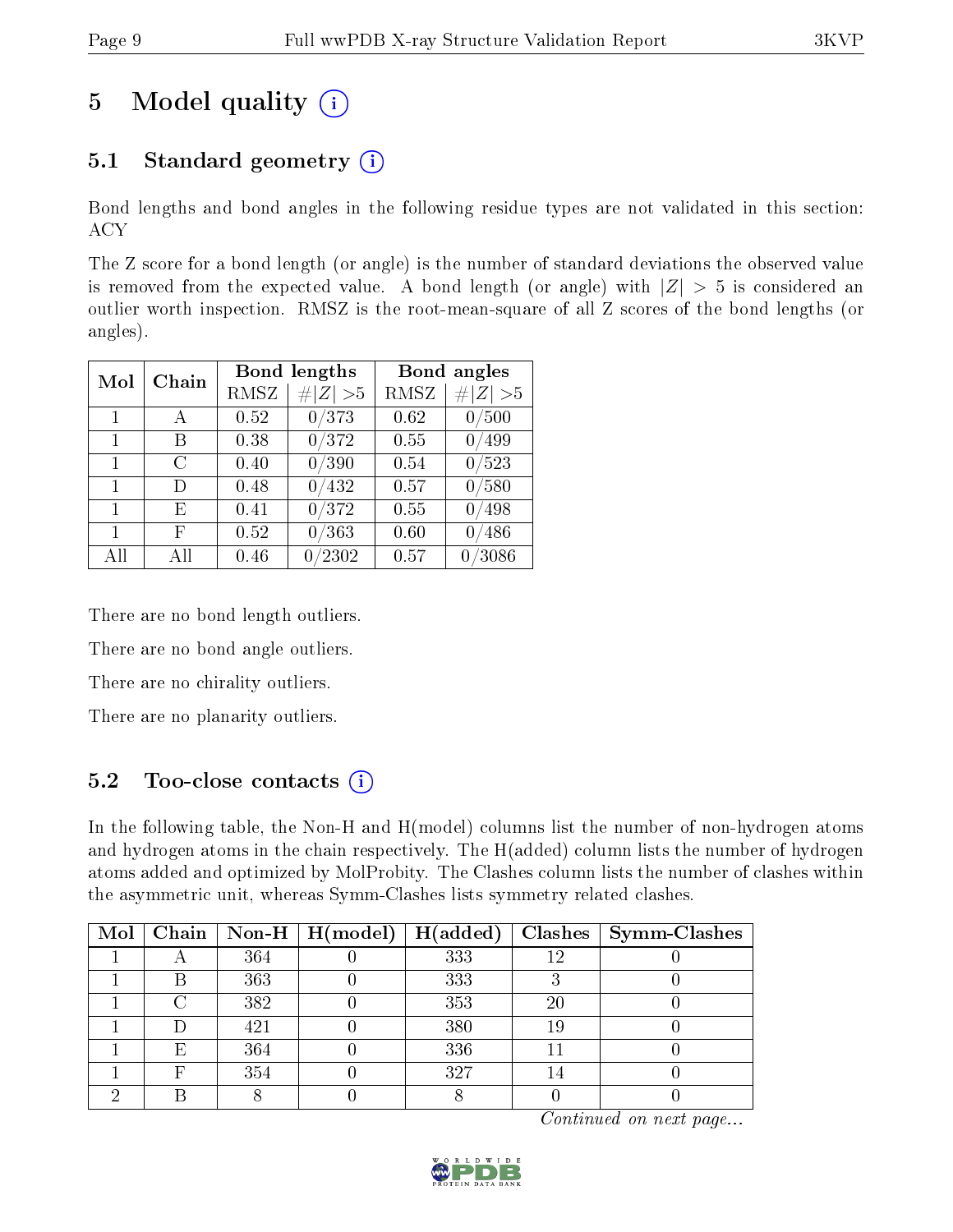|  |      |      |     | Mol   Chain   Non-H   H(model)   H(added)   Clashes   Symm-Clashes |
|--|------|------|-----|--------------------------------------------------------------------|
|  |      |      |     |                                                                    |
|  |      |      |     |                                                                    |
|  |      |      |     |                                                                    |
|  |      |      |     |                                                                    |
|  |      |      |     |                                                                    |
|  |      |      |     |                                                                    |
|  | 2286 | 2070 | -50 |                                                                    |

Continued from previous page...

The all-atom clashscore is defined as the number of clashes found per 1000 atoms (including hydrogen atoms). The all-atom clashscore for this structure is 13.

All (57) close contacts within the same asymmetric unit are listed below, sorted by their clash magnitude.

| Atom-1                             | Atom-2                        | Interatomic      | Clash             |
|------------------------------------|-------------------------------|------------------|-------------------|
|                                    |                               | distance $(\AA)$ | overlap $(A)$     |
| 1:A:28:GLU:H                       | $1:$ F:30:ASN:HD21            | 1.22             | 0.87              |
| 1:C:28:GLU:H                       | 1:D:30:ASN:HD21               | 1.24             | 0.83              |
| 1:C:41:LYS:HG2                     | 1:C:57:GLU:HG2                | 1.60             | 0.81              |
| 1:C:59:ALA:HB3                     | 1: C:62: GLU: HG3             | 1.63             | 0.79              |
| 1:A:21:GLN:HB2                     | $1:$ F:21:GLN:HE22            | 1.46             | 0.78              |
| 1: A:21: GLN:OE1                   | 1: D: 21: GLN: HB3            | <b>1.91</b>      | 0.69              |
| 1:A:21:GLN:HB2                     | $1:$ F:21:GLN:NE2             | 2.08             | 0.67              |
| 1: A:47: GLU:OE2                   | 1:D:29:HIS:HD2                | 1.77             | 0.67              |
| 1:C:28:GLU:H                       | 1: D:30: ASN:ND2              | 1.91             | 0.67              |
| 1:C:58:TYR:CE2                     | 1:D:52:VAL:HG13               | 2.30             | 0.66              |
| 1:C:30:ASN:HD21                    | 1:E:28:GLU:H                  | 1.44             | 0.64              |
| 1: A:28: GLU:HG3                   | $1:$ F:30:ASN:ND2             | 2.12             | 0.63              |
| 1:C:21:GLN:N                       | 1:C:22:PRO:HD3                | 2.13             | 0.62              |
| 1:E:21:GLN:N                       | 1:E:22:PRO:HD3                | 2.16             | 0.61              |
| 1:C:63:LEU:O                       | 1:C:65:LEU:HG                 | 2.02             | 0.60              |
| 1: A:28: GLU: H                    | $1:$ F:30:ASN:ND2             | 1.98             | 0.59              |
| $1:$ F:35:MSE:SE                   | 1:F:40:ILE:HG12               | 2.53             | 0.59              |
| 1:D:46:ASN:ND2                     | 1: D:49: ARG: HG3             | 2.18             | 0.59              |
| 1:C:21:GLN:N                       | 1:E:21:GLN:OE1                | 2.37             | 0.58              |
| 1: C:35:MSE:HE3                    | 1: D: 34: VAL: HG11           | 1.86             | 0.57              |
| 1:E:63:LEU:HD23                    | 1:E:63:LEU:H                  | 1.69             | 0.57              |
| 1:B:47:GLU:OE2                     | 1:F:29:HIS:HD2                | 1.86             | 0.57              |
| $1:$ F:20:PRO:O                    | $1:$ F:21:GLN:HB2             | 2.06             | 0.56              |
| 1:C:35:MSE:HG2                     | 1:C:40:ILE:HG12               | 1.88             | 0.56              |
| 1:E:49:ARG:O                       | 1:E:51:GLU:HG3                | 2.05             | 0.56              |
| 1:C:21:GLN:N                       | 1:C:22:PRO:CD                 | 2.68             | $\overline{0}.56$ |
| $1: D:59: \overline{\text{ALA}:O}$ | $1: D:62: \overline{GLU:HG2}$ | 2.05             | 0.55              |

Continued on next page...

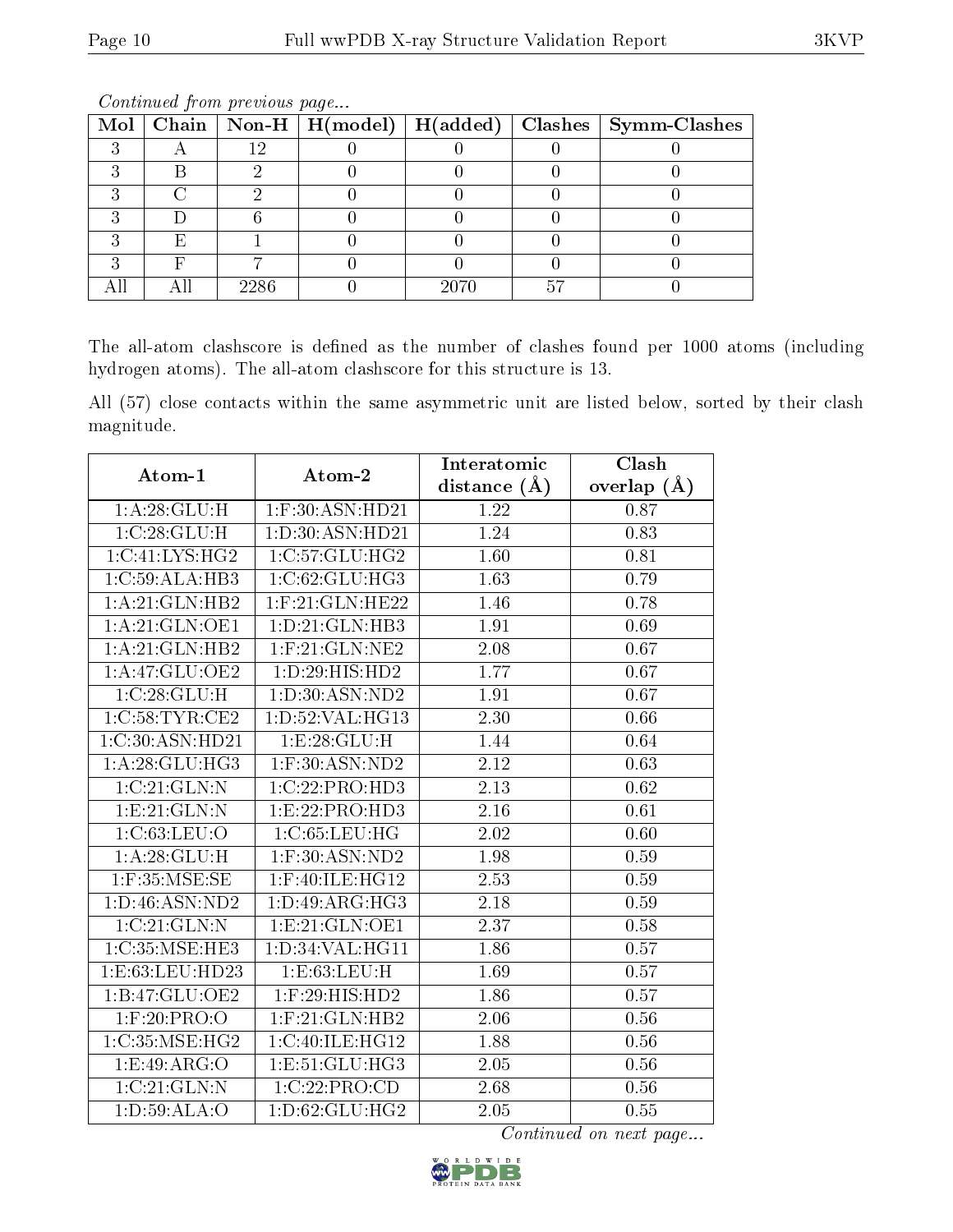| . . <i>. .</i>          | $\cdots$ $\cdots$    | Interatomic       | Clash         |
|-------------------------|----------------------|-------------------|---------------|
| Atom-1                  | Atom-2               | distance $(\AA)$  | overlap $(A)$ |
| $1:$ F:37:ASP:O         | $1:$ F:39:TYR:HD $1$ | 1.91              | 0.53          |
| 1:C:41:LYS:HG2          | 1:C:57:GLU:CG        | $\overline{2.37}$ | 0.51          |
| 1:D:35:MSE:HG2          | 1: D: 40: ILE: HG12  | 1.93              | 0.51          |
| 1:C:64:GLU:O            | 1:C:65:LEU:C         | 2.48              | 0.51          |
| 1:C:30:ASN:ND2          | 1:E:28:GLU:H         | 2.10              | 0.50          |
| 1: A:23:THR:HG22        | 1: A:35:MSE:HG2      | 1.94              | 0.49          |
| 1:C:29:HIS:HD2          | 1: D: 47: GLU: OE1   | $\overline{1.95}$ | 0.48          |
| 1: A:35: MSE:O          | 1: A:35: MSE:HG3     | 2.12              | 0.48          |
| 1: E:62: GLU: HG3       | 1:E:63:LEU:HG        | 1.96              | 0.47          |
| 1:C:30:ASN:HD21         | 1:E:27:EU:HB3        | 1.80              | 0.47          |
| 1:C:58:TYR:CD2          | 1:D:52:VAL:HG13      | 2.50              | 0.46          |
| 1: D: 59: ALA: HB1      | 1: D:61: ASP:OD1     | 2.16              | 0.46          |
| 1:A:47:GLU:OE2          | 1: D: 29: HIS: CD2   | 2.65              | 0.46          |
| 1: D:68: HIS:O          | 1: D:69: HIS:C       | 2.54              | 0.46          |
| $1:$ F:41:LYS:HG2       | 1:F:57:GLU:HG3       | 1.97              | 0.45          |
| 1:F:34:VAL:HG13         | $1:$ F:43:TYR:HE2    | 1.82              | 0.45          |
| $1:$ F:30:ASN:HA        | $1:$ F:30:ASN:HD22   | 1.51              | 0.45          |
| 1:E:36:GLU:HB2          | 1: E: 41: LYS: NZ    | $\overline{2.32}$ | 0.45          |
| 1: D: 36: GLU: O        | 1: D: 37: ASP: HB2   | 2.18              | 0.44          |
| 1:E:35:MSE:HB2          | 1:E:40:ILE:HD13      | 2.00              | 0.43          |
| $1:$ F: $21:$ GLN: $HA$ | $1:$ F:21:GLN:OE1    | 2.18              | 0.43          |
| 1:B:43:TYR:CE2          | 1:B:54:LEU:HG        | 2.54              | 0.43          |
| 1:B:38:GLY:HA2          | 1:B:60:ASP:OD1       | 2.19              | 0.43          |
| 1: A: 41: LYS: NZ       | 1:D:64:GLU:OE1       | 2.48              | 0.43          |
| 1:F:54:LEU:HD12         | $1:$ F:55:LYS:H      | 1.84              | 0.43          |
| 1: D:21: GLN:N          | 1:D:22:PRO:CD        | 2.82              | 0.42          |
| 1:C:58:TYR:OH           | 1: D: 51: GLU: HB2   | 2.19              | 0.42          |
| 1: D: 44: GLU: O        | 1: D:52: VAL:HA      | 2.20              | 0.42          |
| 1:A:23:THR:CG2          | 1: A:35:MSE:HG2      | 2.50              | 0.41          |
| 1:C:54:LEU:HD23         | 1:E:62:GLU:HG2       | 2.03              | 0.40          |

Continued from previous page...

There are no symmetry-related clashes.

## 5.3 Torsion angles  $(i)$

#### 5.3.1 Protein backbone (i)

In the following table, the Percentiles column shows the percent Ramachandran outliers of the chain as a percentile score with respect to all X-ray entries followed by that with respect to entries of similar resolution.

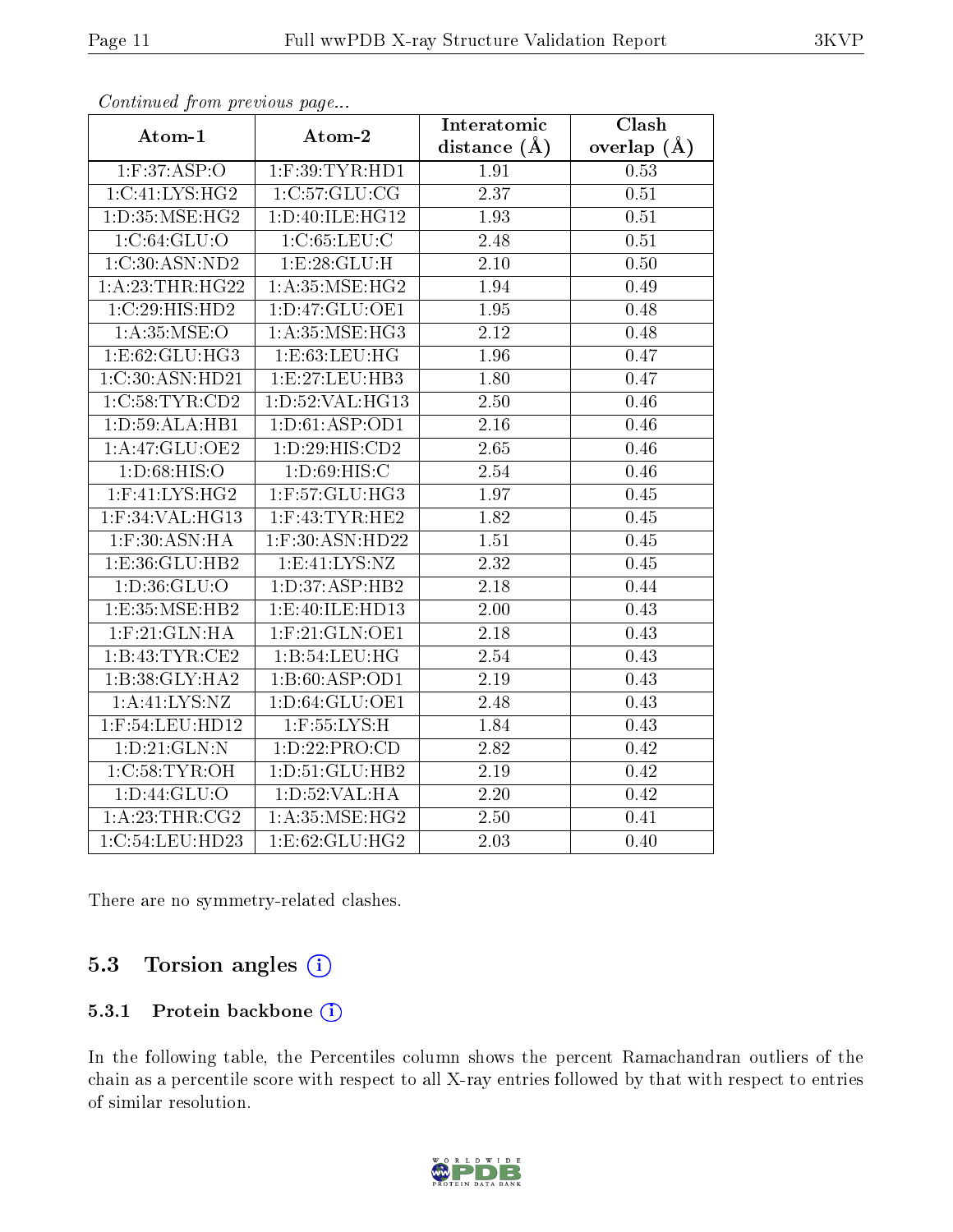| Mol | ${\rm Chain}$ | Analysed        | Favoured    | Allowed   | Outliers       |                 | Percentiles    |
|-----|---------------|-----------------|-------------|-----------|----------------|-----------------|----------------|
| 1   | А             | $41/72$ (57%)   | 40 (98%)    | $1(2\%)$  | 0              | 100             | 100            |
| 1   | B             | $41/72$ (57%)   | 40 $(98\%)$ | $1(2\%)$  | $\overline{0}$ | 100             | 100            |
|     | $\rm C$       | $43/72(60\%)$   | 40 $(93\%)$ | 3(7%)     | $\theta$       | 100             | 100            |
| 1   | D             | 47/72(65%)      | 46 (98%)    | $1(2\%)$  | $\overline{0}$ | 100             | 100            |
| 1   | E             | $41/72$ (57%)   | 38 (93%)    | 2(5%)     | $1(2\%)$       | $6\phantom{.}6$ | $6\phantom{.}$ |
| 1   | $\mathbf{F}$  | 40/72(56%)      | 37 (92%)    | 2(5%)     | $1(2\%)$       | $\overline{5}$  | $6\,$          |
| All | All           | $253/432(59\%)$ | 241 (95%)   | $10(4\%)$ | $2(1\%)$       | 19              | 29             |

The Analysed column shows the number of residues for which the backbone conformation was analysed, and the total number of residues.

All (2) Ramachandran outliers are listed below:

| Mol | Chain | Res | ype  |
|-----|-------|-----|------|
|     |       |     |      |
|     |       |     | - 21 |

#### 5.3.2 Protein sidechains (i)

In the following table, the Percentiles column shows the percent sidechain outliers of the chain as a percentile score with respect to all X-ray entries followed by that with respect to entries of similar resolution.

The Analysed column shows the number of residues for which the sidechain conformation was analysed, and the total number of residues.

| Mol | Chain         | Analysed      | Rotameric | Outliers  | Percentiles    |                  |  |
|-----|---------------|---------------|-----------|-----------|----------------|------------------|--|
|     | А             | 40/65(62%)    | 35 (88%)  | 5(12%)    | 4              | 5                |  |
|     | В             | 40/65(62%)    | 37 (92%)  | $3(8\%)$  | 13             | 21               |  |
| 1   | $\mathcal{C}$ | 42/65(65%)    | 37 (88%)  | 5(12%)    | 5              | $6\vert$         |  |
|     | D             | $46/65$ (71%) | 39 (85%)  | 7(15%)    | $ 3\rangle$    | 3                |  |
|     | E             | 40/65(62%)    | 33 (82%)  | 7(18%)    | $\overline{2}$ | $\left 2\right $ |  |
| 1   | F             | $39/65(60\%)$ | 35 (90%)  | $4(10\%)$ |                | 10               |  |
| All | All           | 247/390 (63%) | 216 (87%) | 31 (13%)  |                | 5 <sup>1</sup>   |  |

All (31) residues with a non-rotameric sidechain are listed below:

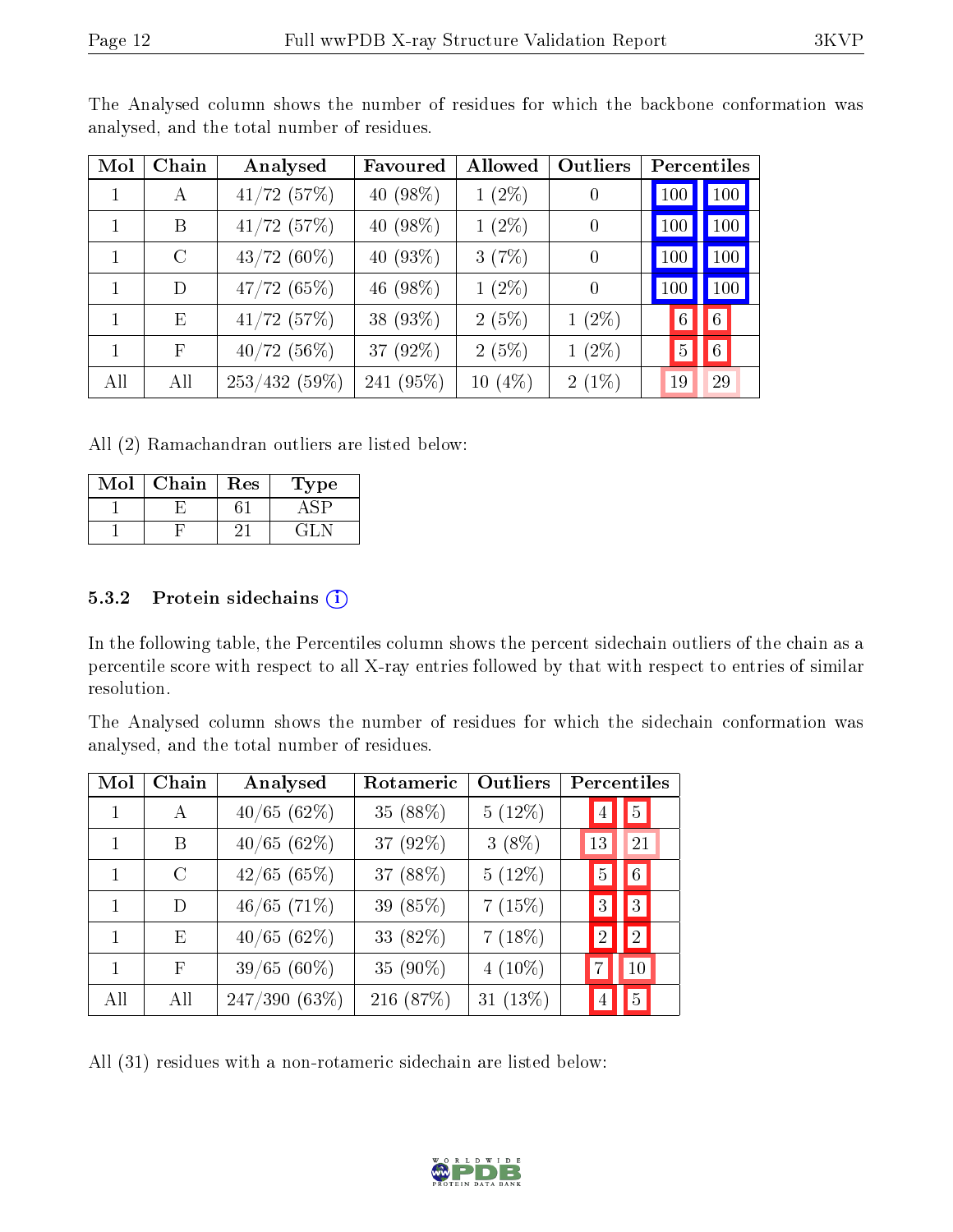| Mol            | Chain                                                                                                       | ${\mathop{\mathrm{Res}}\nolimits}$ | $_{\rm Type}$             |
|----------------|-------------------------------------------------------------------------------------------------------------|------------------------------------|---------------------------|
| $\overline{1}$ | $\overline{\rm A}$                                                                                          | 21                                 | $\overline{\text{GLN}}$   |
| $\mathbf{1}$   | $\overline{A}$                                                                                              | $\overline{35}$                    | MSE                       |
| $\mathbf{1}$   | $\overline{A}$                                                                                              | 48                                 | $\overline{\text{SER}}$   |
| $\mathbf{1}$   |                                                                                                             | $\overline{54}$                    | <b>LEU</b>                |
| $\overline{1}$ | $\frac{\overline{A}}{A}$                                                                                    | $\overline{55}$                    | $\overline{\text{LYS}}$   |
| $\overline{1}$ | $\overline{\mathbf{B}}$                                                                                     | $\overline{39}$                    | <b>TYR</b>                |
| $\mathbf{1}$   | $\overline{\mathbf{B}}$                                                                                     | $\overline{44}$                    | $\overline{{\rm GLU}}$    |
| $\overline{1}$ | $\overline{B}$                                                                                              | $\overline{54}$                    | LEU                       |
| $\overline{1}$ |                                                                                                             | $\overline{30}$                    | $\overline{\text{ASN}}$   |
| $\mathbf{1}$   |                                                                                                             | 35                                 | <b>MSE</b>                |
| $\overline{1}$ | $\frac{\overline{C}}{\overline{C}}$ $\frac{\overline{C}}{\overline{C}}$ $\frac{\overline{C}}{\overline{D}}$ | $\overline{37}$                    | $\overline{\text{ASP}}$   |
| $\mathbf{1}$   |                                                                                                             | $\overline{53}$                    | $\overline{\text{LYS}}$   |
| $\mathbf{1}$   |                                                                                                             | 64                                 | $\overline{\text{GLU}}$   |
| $\overline{1}$ |                                                                                                             | $\overline{21}$                    | $\overline{\text{GLN}}$   |
| $\mathbf{1}$   |                                                                                                             | 30                                 | $\overline{\mathrm{ASN}}$ |
| $\mathbf{1}$   | $\frac{\overline{D}}{D}$                                                                                    | 35                                 | $\overline{\rm MSE}$      |
| $\mathbf{1}$   | $\overline{\rm D}$                                                                                          | $\overline{48}$                    | $\overline{\text{SER}}$   |
| $\overline{1}$ | $\overline{\rm D}$                                                                                          | $\overline{52}$                    | $\overline{\text{VAL}}$   |
| $\overline{1}$ | $\overline{\rm D}$                                                                                          | $\overline{64}$                    | $\overline{\text{GLU}}$   |
| $\mathbf{1}$   | $\overline{\rm D}$                                                                                          | $\overline{66}$                    | $\overline{\text{GLU}}$   |
| $\mathbf{1}$   | $\overline{E}$                                                                                              | 21                                 | $\overline{\text{GLN}}$   |
| $\mathbf{1}$   | $\overline{\mathrm{E}}$                                                                                     | 35                                 | <b>MSE</b>                |
| $\overline{1}$ | $\overline{\mathrm{E}}$                                                                                     | $\overline{36}$                    | $\overline{{\rm GLU}}$    |
| $\mathbf{1}$   | $\overline{\mathrm{E}}$                                                                                     | 37                                 | <b>ASP</b>                |
| $\mathbf{1}$   | $\overline{\mathrm{E}}$                                                                                     | $\overline{53}$                    | $\overline{\text{LYS}}$   |
| $\overline{1}$ | $\overline{\mathrm{E}}$                                                                                     | $\overline{54}$                    | LEU                       |
| $\overline{1}$ | $\overline{E}$                                                                                              | 63                                 | LEU                       |
| $\overline{1}$ | $\overline{\mathrm{F}}$                                                                                     | $\overline{30}$                    | $\overline{\mathrm{ASN}}$ |
| $\mathbf{1}$   | $\overline{F}$                                                                                              | 34                                 | $\overline{\text{VAL}}$   |
| $\overline{1}$ | $\overline{\overline{\mathrm{F}}}$                                                                          | $\overline{51}$                    | $\overline{{\rm GLU}}$    |
| $\overline{1}$ | $\overline{\mathrm{F}}$                                                                                     | $\overline{61}$                    | $\overline{\text{ASP}}$   |

Some sidechains can be flipped to improve hydrogen bonding and reduce clashes. All (10) such sidechains are listed below:

| Mol | Chain | Res | <b>Type</b> |
|-----|-------|-----|-------------|
|     |       | 29  | <b>HIS</b>  |
|     | C     | 29  | HIS         |
|     | С     | 30  | <b>ASN</b>  |
| 1   | С     | 50  | <b>ASN</b>  |
|     | D     | 29  | <b>HIS</b>  |
|     | I)    | 30  | <b>ASN</b>  |
|     |       | 50  | <b>ASN</b>  |
|     | F,    | 29  | HIS         |

Continued on next page...

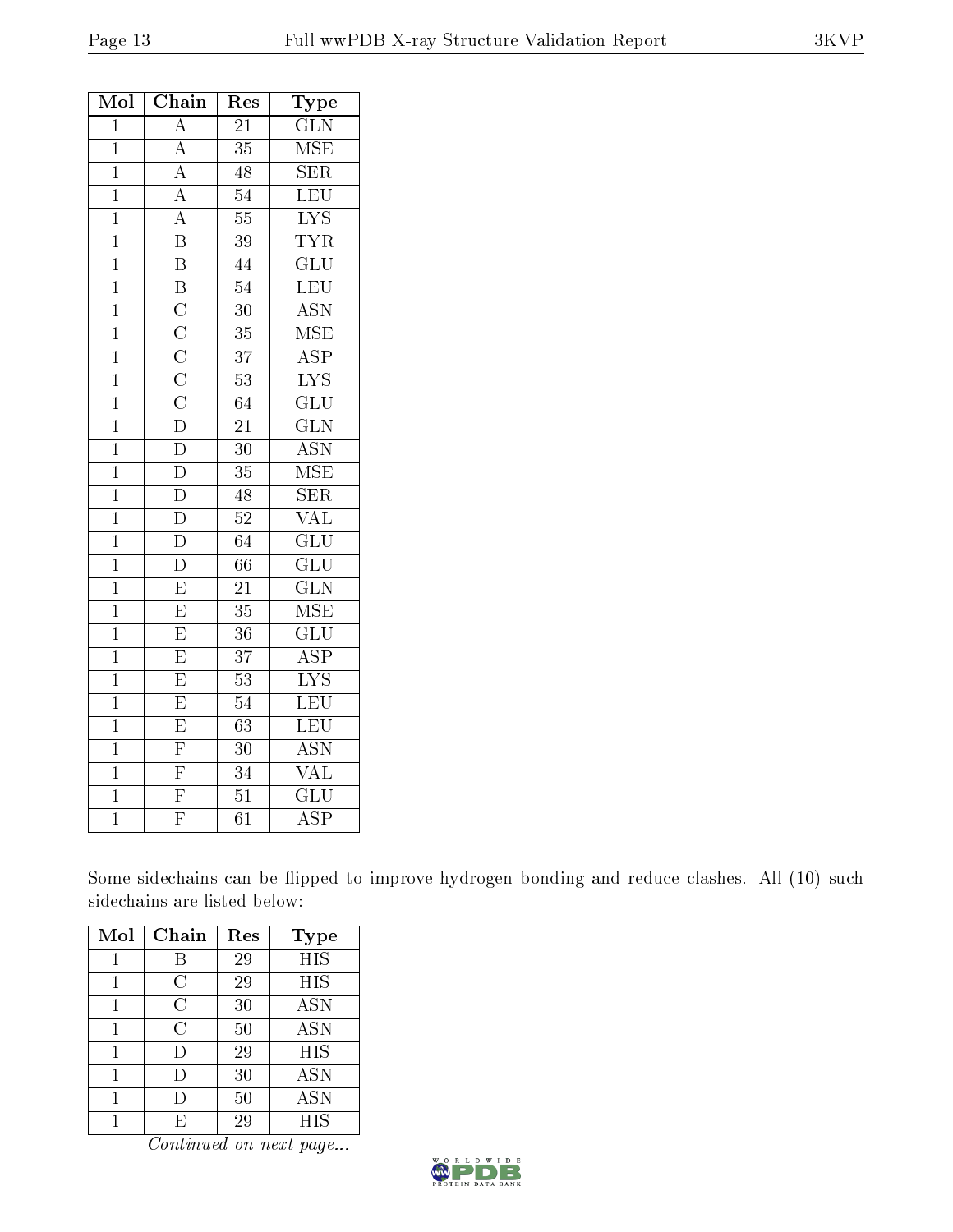Continued from previous page...

| $\operatorname{Mol}$ | Chain | Res | <b>Type</b> |
|----------------------|-------|-----|-------------|
|                      |       | 25  |             |
|                      |       |     |             |

#### 5.3.3 RNA (i)

There are no RNA molecules in this entry.

### 5.4 Non-standard residues in protein, DNA, RNA chains (i)

There are no non-standard protein/DNA/RNA residues in this entry.

#### 5.5 Carbohydrates  $(i)$

There are no carbohydrates in this entry.

### 5.6 Ligand geometry (i)

2 ligands are modelled in this entry.

In the following table, the Counts columns list the number of bonds (or angles) for which Mogul statistics could be retrieved, the number of bonds (or angles) that are observed in the model and the number of bonds (or angles) that are dened in the Chemical Component Dictionary. The Link column lists molecule types, if any, to which the group is linked. The Z score for a bond length (or angle) is the number of standard deviations the observed value is removed from the expected value. A bond length (or angle) with  $|Z| > 2$  is considered an outlier worth inspection. RMSZ is the root-mean-square of all Z scores of the bond lengths (or angles).

| Mol |                   |                  | Res                             |                 |         | Bond lengths |         |        | Bond angles |                |
|-----|-------------------|------------------|---------------------------------|-----------------|---------|--------------|---------|--------|-------------|----------------|
|     | Type <sub>1</sub> | $\pm$ Chain $^+$ |                                 | ${\rm Link}$    | Counts  | <b>RMSZ</b>  | # Z     | Counts | RMSZ        | # Z            |
|     |                   |                  | $\rightarrow$<br>$4\phantom{1}$ | $\qquad \qquad$ | 1,3,3   | 2.24         | $100\%$ | 0.3, 3 | 0.00        | $\blacksquare$ |
|     |                   |                  | 73                              | -               | 1, 3, 3 | 0.92         |         | 0.3, 3 | 0.00        | $\blacksquare$ |

All (1) bond length outliers are listed below:

|  |  |                           | $\vert$ Mol $\vert$ Chain $\vert$ Res $\vert$ Type $\vert$ Atoms $\vert$ Z $\vert$ Observed(A) $\vert$ Ideal(A) $\vert$ |  |
|--|--|---------------------------|-------------------------------------------------------------------------------------------------------------------------|--|
|  |  | $74$   ACY   CH3-C   2.24 | 1.51                                                                                                                    |  |

There are no bond angle outliers.

There are no chirality outliers.

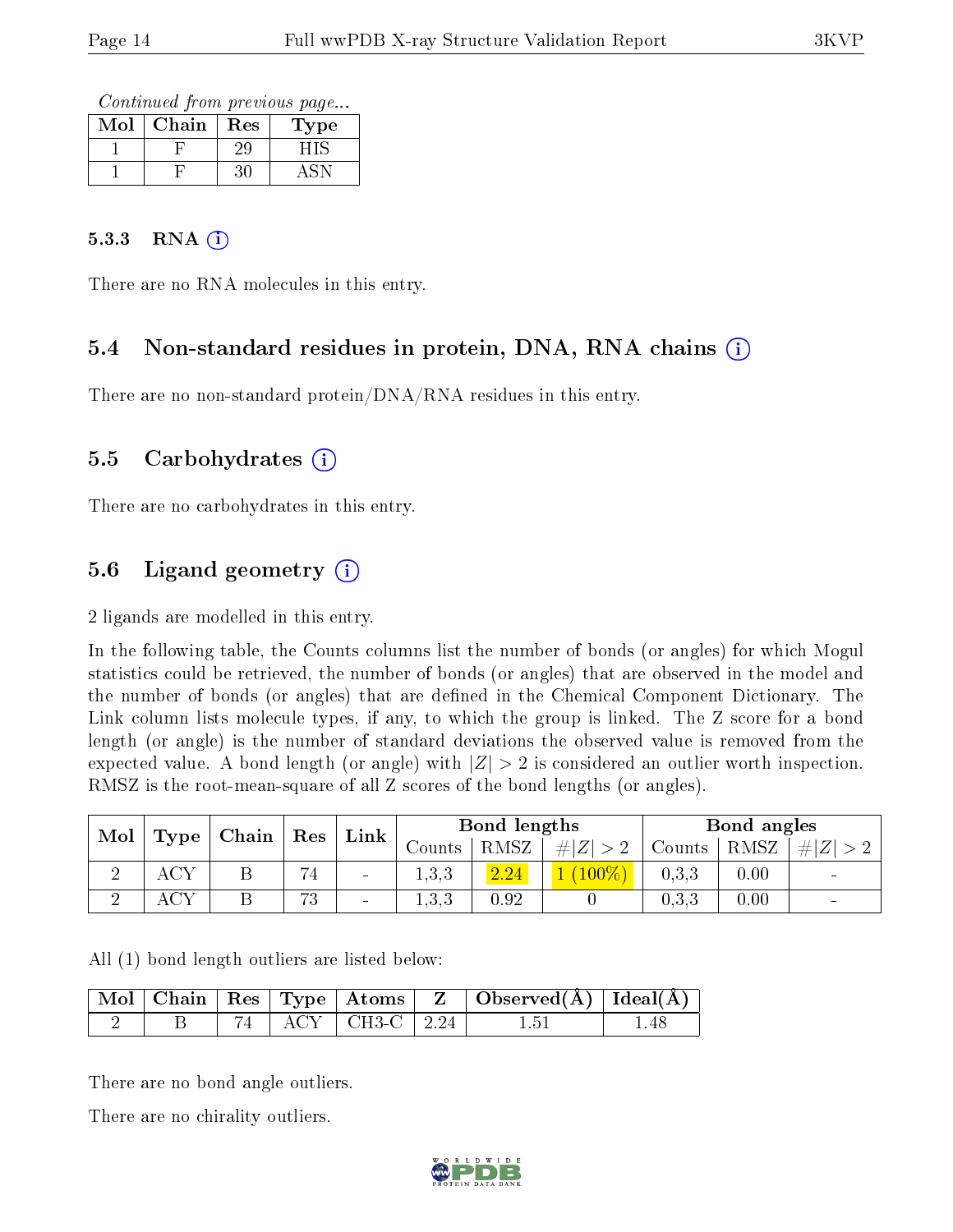There are no torsion outliers.

There are no ring outliers.

No monomer is involved in short contacts.

### 5.7 [O](https://www.wwpdb.org/validation/2017/XrayValidationReportHelp#nonstandard_residues_and_ligands)ther polymers (i)

There are no such residues in this entry.

# 5.8 Polymer linkage issues (i)

There are no chain breaks in this entry.

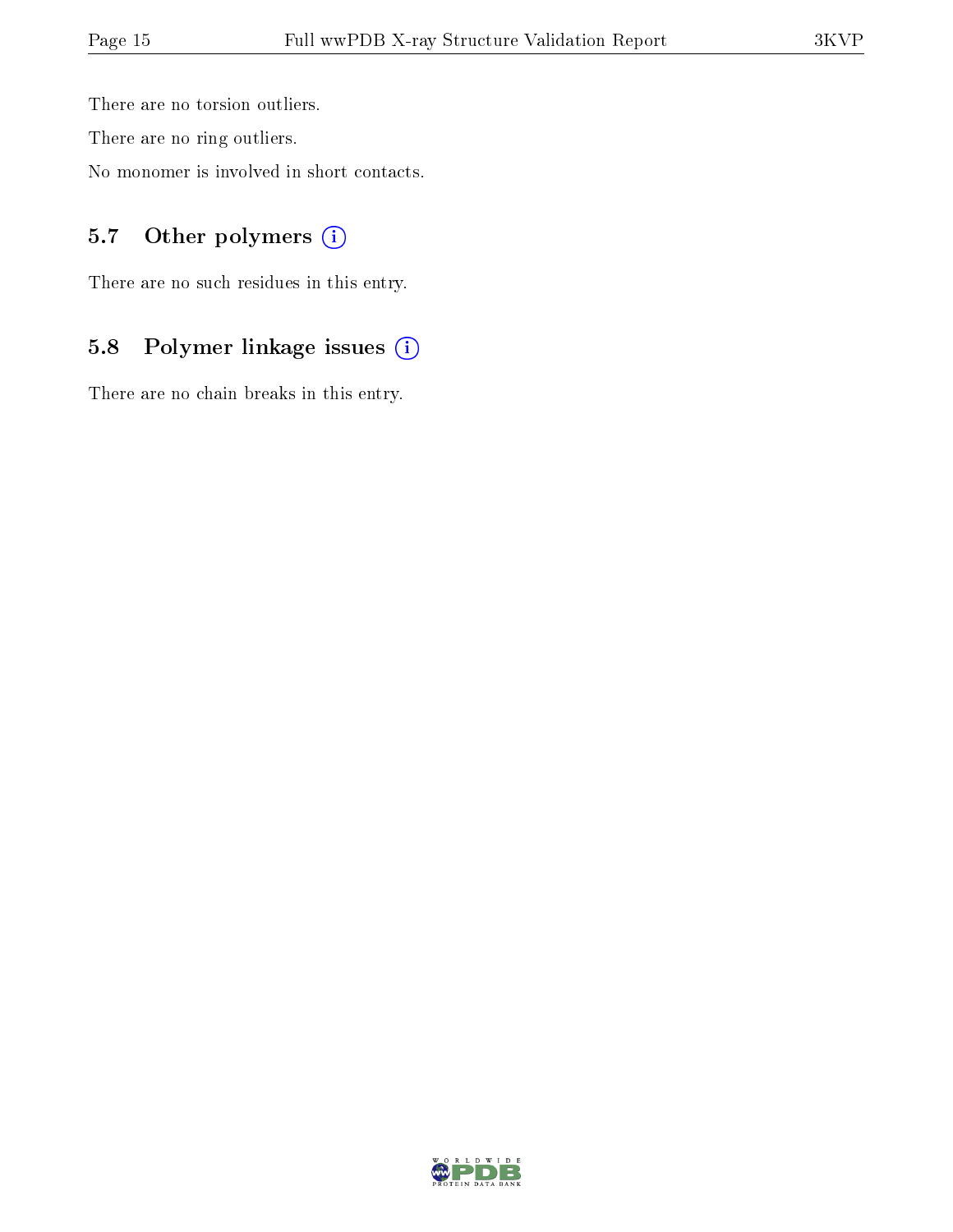# 6 Fit of model and data  $(i)$

## 6.1 Protein, DNA and RNA chains  $(i)$

In the following table, the column labelled  $#RSRZ> 2'$  contains the number (and percentage) of RSRZ outliers, followed by percent RSRZ outliers for the chain as percentile scores relative to all X-ray entries and entries of similar resolution. The OWAB column contains the minimum, median,  $95<sup>th</sup>$  percentile and maximum values of the occupancy-weighted average B-factor per residue. The column labelled ' $Q< 0.9$ ' lists the number of (and percentage) of residues with an average occupancy less than 0.9.

| Mol          | Chain        | Analysed      | $<$ RSRZ $>$ | $\#\text{RSRZ}\text{>2}$ | $OWAB(A^2)$      | $\rm Q\textcolor{black}{<}0.9$ |
|--------------|--------------|---------------|--------------|--------------------------|------------------|--------------------------------|
| $\mathbf{1}$ | $\mathbf{A}$ | $42/72$ (58%) | $-0.06$      | $0$ 100 100              | 36, 52, 85, 98   |                                |
|              | B            | $42/72$ (58%) | 0.51         | $4(9\%)$ 8 7             | 48, 78, 140, 160 | $\Omega$                       |
|              | $\rm C$      | 44/72(61%)    | 0.19         | 2(4%)<br>33<br>31        | 44, 80, 115, 129 |                                |
|              | D            | $48/72(66\%)$ | 0.11         | $1(2\%)$<br>63<br>61     | 39, 68, 96, 108  |                                |
| $\mathbf{1}$ | E            | 42/72(58%)    | 0.44         | 3(7%)<br>16<br>14        | 47, 87, 131, 152 | $\Omega$                       |
| $\mathbf{1}$ | $_{\rm F}$   | $41/72$ (56%) | 0.06         | $1(2\%)$<br>59<br>57     | 40, 57, 105, 118 | $\Omega$                       |
| All          | All          | 259/432(59%)  | 0.21         | 11 $(4%)$<br>36<br>35    | 36, 70, 121, 160 |                                |

All (11) RSRZ outliers are listed below:

| Mol         | Chain | $\operatorname{Res}% \left( \mathcal{N}\right) \equiv\operatorname{Res}(\mathcal{N}_{0},\mathcal{N}_{0})$ | <b>Type</b>  | $_{\rm RSRZ}$ |
|-------------|-------|-----------------------------------------------------------------------------------------------------------|--------------|---------------|
| 1           | В     | 20                                                                                                        | PRO          | 5.9           |
| 1           | В     | 37                                                                                                        | ASP          | 5.5           |
| 1           | B     | 39                                                                                                        | TYR          | 4.2           |
| 1           | C     | 37                                                                                                        | <b>ASP</b>   | 3.9           |
| 1           | E     | 37                                                                                                        | ASP          | 3.8           |
| $\mathbf 1$ | С     | 39                                                                                                        | TYR          | 2.9           |
| 1           | E     | 39                                                                                                        | $_{\rm TYR}$ | 2.8           |
| 1           | F     | 20                                                                                                        | PRO          | 2.7           |
| 1           | D     | 61                                                                                                        | ASP          | 2.5           |
| 1           | R     | 49                                                                                                        | ${\rm ARG}$  | 2.4           |
| 1           | F.    | 36                                                                                                        | GLU          | 2.3           |

### 6.2 Non-standard residues in protein, DNA, RNA chains (i)

There are no non-standard protein/DNA/RNA residues in this entry.